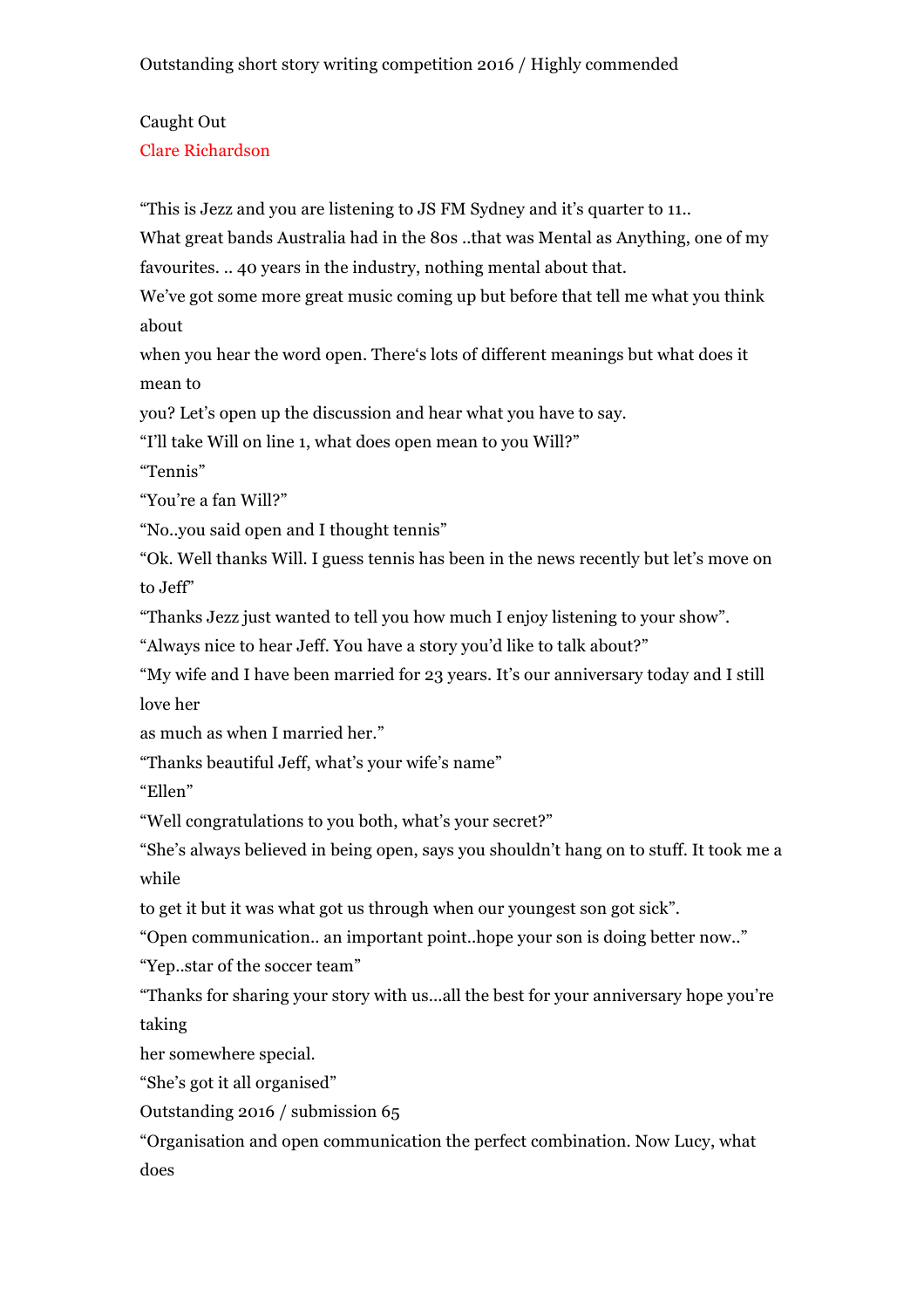Outstanding short story writing competition 2016 / Highly commended

open mean to you?"

"My partner said we should have an open relationship"

"What's your partner's name Lucy?"

"Sue"

"And how did you feel about Sue's suggestion?"

"I wanted to be with her so we tried ..you know..anyway finally I couldn't do it

anymore so I

told her"

"Well good on you for speaking up"

"turns out she'd never felt the need to be with anyone else so we made it exclusive,

got

engaged".

"That's great..you're just waiting for the marriage act to change are you?"

"We had it all planned but then...sob...I caught her with someone else ...she said she just

couldn't handle being with one person.."

"I'm so sorry Lucy ... stay on the line I have someone I want you to speak to. We'll take a

short break and then we'll be back with more".

"Thanks Jezz, currently its 20 degrees , the rain is expected to hold off for the rest of the day.

Temperatures will cool to an overnight of 15 degrees with the possibility of showers in the

early morning. I'll be back at 11 with a full news update. This has been Sarah for JS FM

Sydney"

"Thanks Sarah, were talking about what open means to you. Brian what's your story?"

"Hi Jezz I saw you at the SOZO nightclub opening. You were hot!"

"Fabulous place. I was honoured to open the club. Did you enjoy yourself?"

"Great place, music was fantastic."

"Thanks for the feedback. Well there you have it listeners. Turns out open means a lot of

different things to different people. That wraps up the show for today. I'll be here same time

on Monday so enjoy your weekend".

Jezz packed up and left the building waving to a few of her colleagues as she hit speed